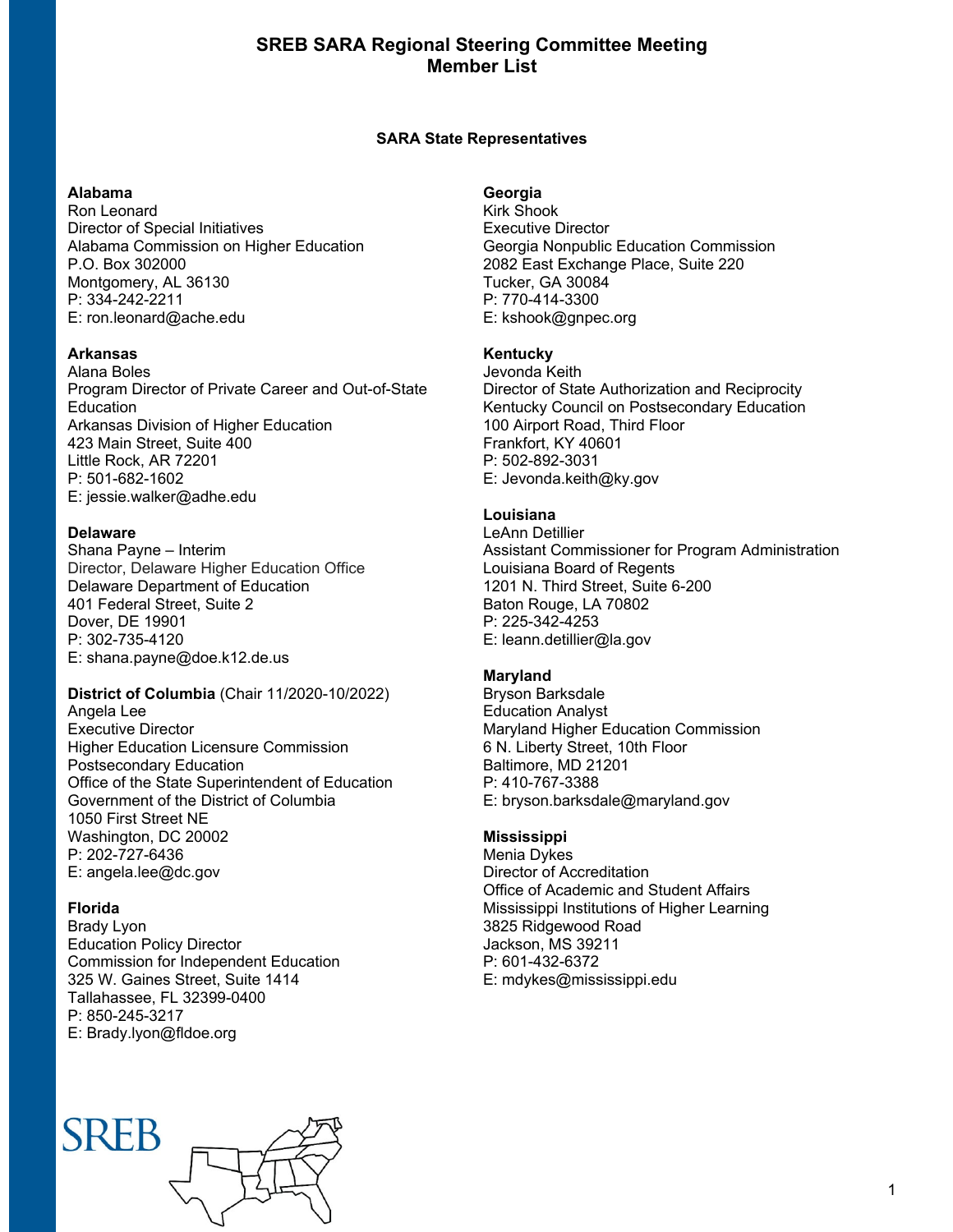# **SREB SARA Regional Steering Committee Meeting October 20, 2021 Member List**

## **North Carolina**

Terrence Scarborough Director of SARA-NC UNC-General Administration North Carolina State Education Assistance Authority P.O. Box 14103 Research Triangle Park, NC 27709 P: 919-248-4660 E: terrence@saranc.org

# **Oklahoma**

Kyle Foster Assistant Vice Chancellor for Academic Affairs Oklahoma State Regents for Higher Education 655 Research Parkway Suite 200 Oklahoma City, OK 73101 P: 405-225-9163 E: kfoster@osrhe.edu

# **Pennsylvania**

Lynette Kuhn Division Chief Pennsylvania Department of Education Division of Higher and Career Education 333 Market Street Harrisburg, PA 17126 P: 717-783-7268 E: lykuhn@pa.gov

# **Puerto Rico**

David Baez Davila Economic Program Analyst Puerto Rico Board of Postsecondary Institutions Department of State PO Box 9023271 San Juan, PR 00902-3271 P: 787-722-2121 E: dbaez@estado.pr.gov

# **South Carolina**

Argentini Anderson Assistant Director Office of Academic Affairs South Carolina Commission on Higher Education 1122 Lady Street, Suite 300 Columbia, SC 29201 P: 803-737-2276 E: aanderson@che.sc.gov

**Tennessee** (Vice Chair 11/2021-10/2023) Julie Woodruff Assistant Executive Director of Postsecondary School Authorization and Lead Attorney Tennessee Higher Education Commission 404 James Robertson Parkway Parkway Towers, Suite 1900 Nashville, TN 37243 P: 615-253-8857 E: julie.woodruff@tn.gov

# **Texas**

Jessica Acton Program Director Academic Quality and Workforce Texas Higher Education Coordinating Board P. O. Box 12788 Austin, TX 78711 P: 512-427-6214 E: Jessica.acton@thecb.state.tx.us

# **Virgin Islands**

Sharlene Harris Interim Vice President of Information Services & Institutional Assessment Univeristy of the Virgin Islands No. 2 John Brewers Bay St. Thomas, VI 00801 P: 340-693-1361 E: sharris@uvi.edu

# **Virginia**

Darlene Derricott Director of Academic Services State Council of Higher Education for Virginia 101 N 14th Street, 9th Floor Richmond, VA 23219 P: 804-225-2621 E: darlenederricott@schev.edu

## **West Virginia**

Nikki Bryant Director of Academic Programming West Virginia Higher Education Policy Commission West Virginia Council for Community & Technical College Education 1018 Kanawha Boulevard E., Suite 700 Charleston, WV 25301 P: 681-313-2290 E: nikki.bryant@wvhepc.edu